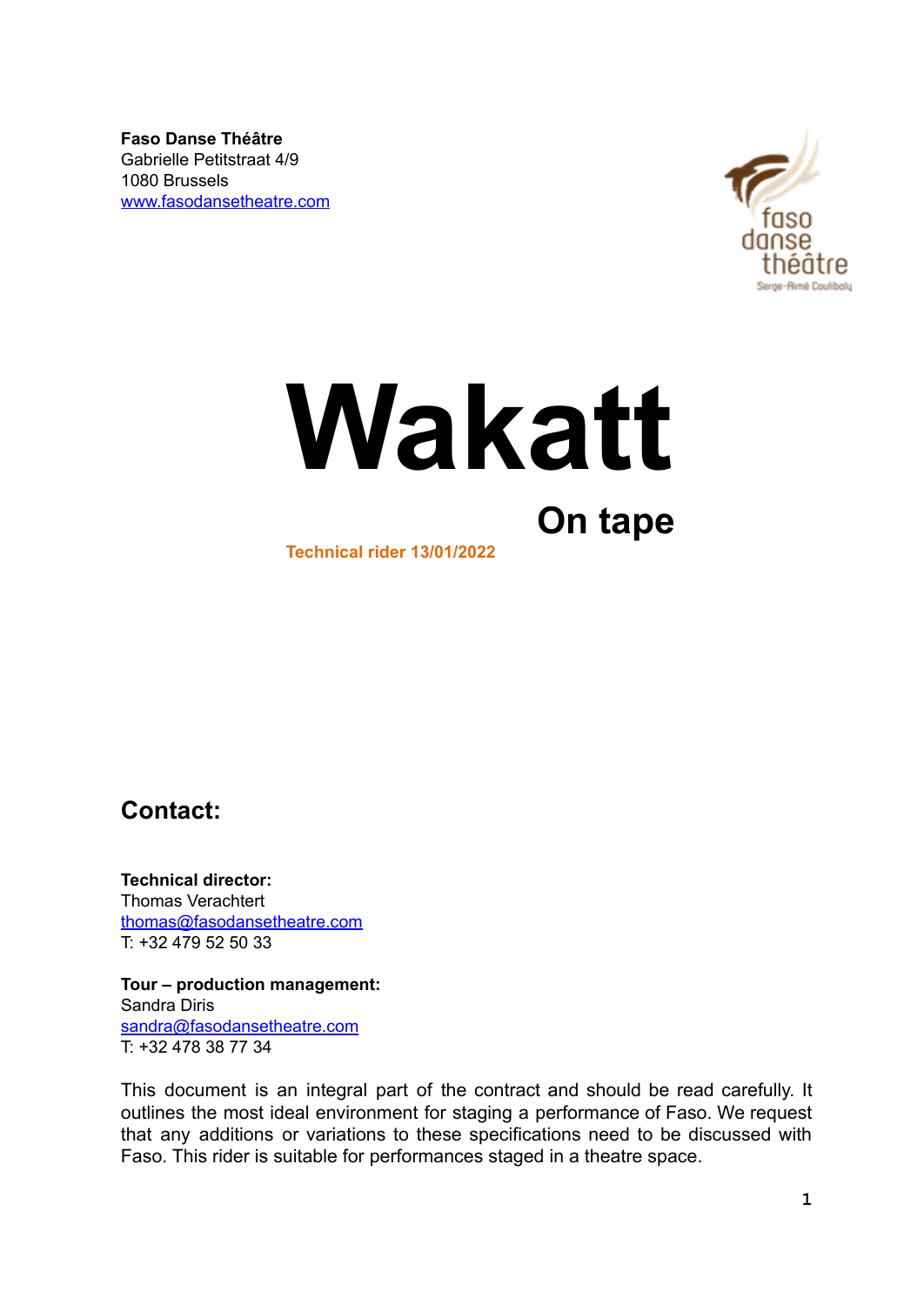# <span id="page-1-0"></span>**Contents**

| Contact               | $\mathbf{1}$    |
|-----------------------|-----------------|
| Contents              | $\overline{2}$  |
| Requested information | $\mathfrak{S}$  |
| Crew & Staffing       | $\mathfrak{S}$  |
| <b>Times</b>          | $\overline{4}$  |
| Staging               | $\overline{5}$  |
| Lighting              | $6\phantom{1}6$ |
| Sound                 | $\overline{7}$  |
| Rooms                 | 8               |
| Catering              | $9\,$           |

# **Requested information**

Faso requests that all up to date technical documentation for the proposed venue is emailed to the technical director at the earliest possible moment. Scale drawings and plans should be provided. The preferred file format is .dwg.

Please send any accompanying .pdf files with a scale bar.

Architectural drawings including section and plan views in dwg.format. Seating Plan Stage Plan Pictures of: The empty stage The stage floor The back wall Rigging points Standard Hanging Plot Inventory of Lighting Equipment Inventory of Audio Equipment Regulations (noise levels, fire codes, curfews etc.) Venue Contact Details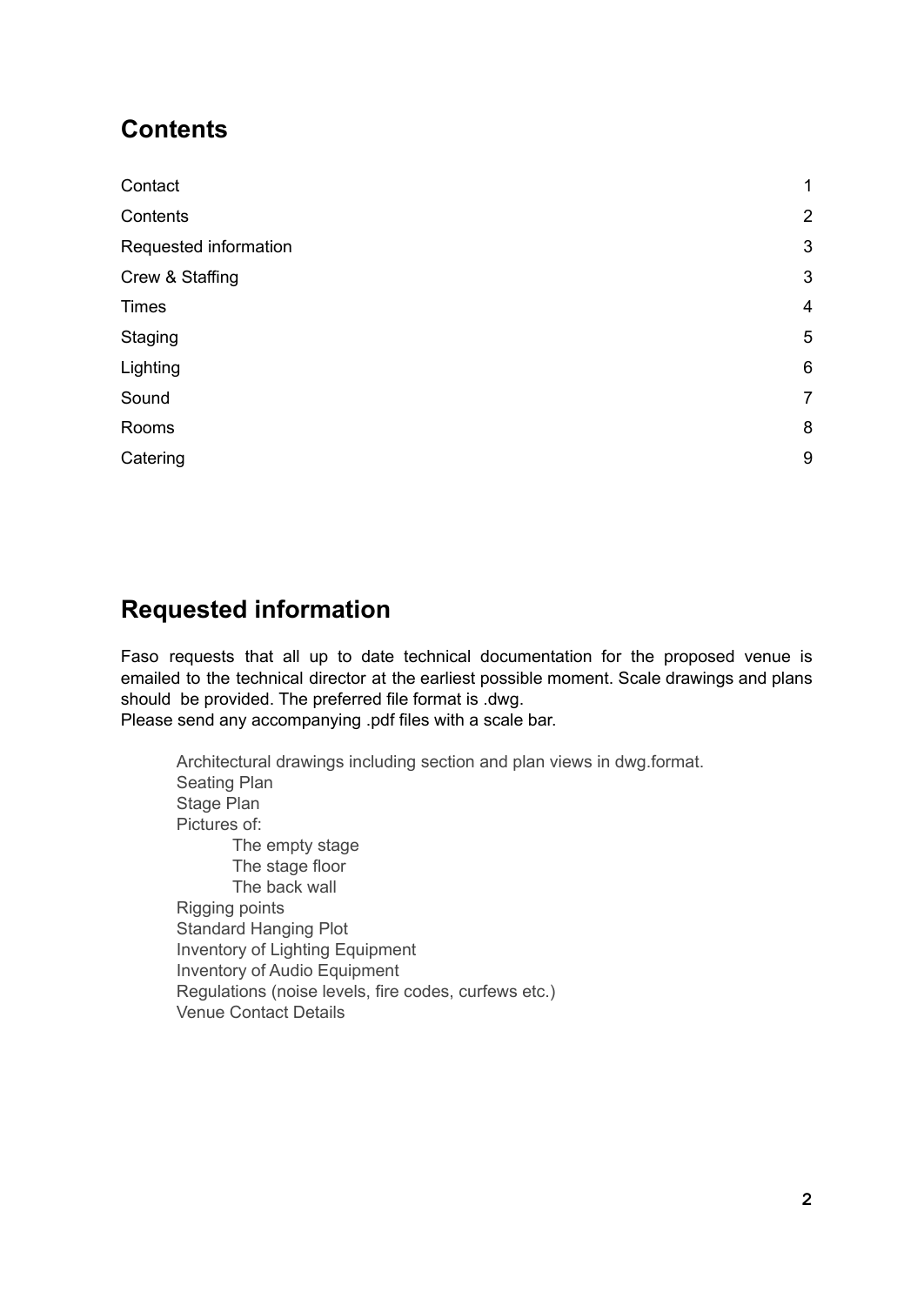# **Crew & Staffing**

**Sound engineer:** Ralph M'Fah-Traoré

**Light engineer:**

Hermann Coulibaly

# Theatre provides

Load in/out and set up crew

3 x qualified lighting technicians who are familiar with the lighting equipment and the venue

2 x sound technicians who are familiar with the sound equipment and the venue

3 x stage technician who are familiar with the venue

1 x dresser who is familiar with the venue

Show crew

2 x qualified lighting technician who are familiar with the lighting equipment and the venue

1 x sound technicians who are familiar with the sound equipment and the venue

2 x stage technician who is familiar with the venue

1 x dresser who is familiar with the venue

At least one member of each crew has to be fluent in English or French, otherwise an interpreter has to be added to the team.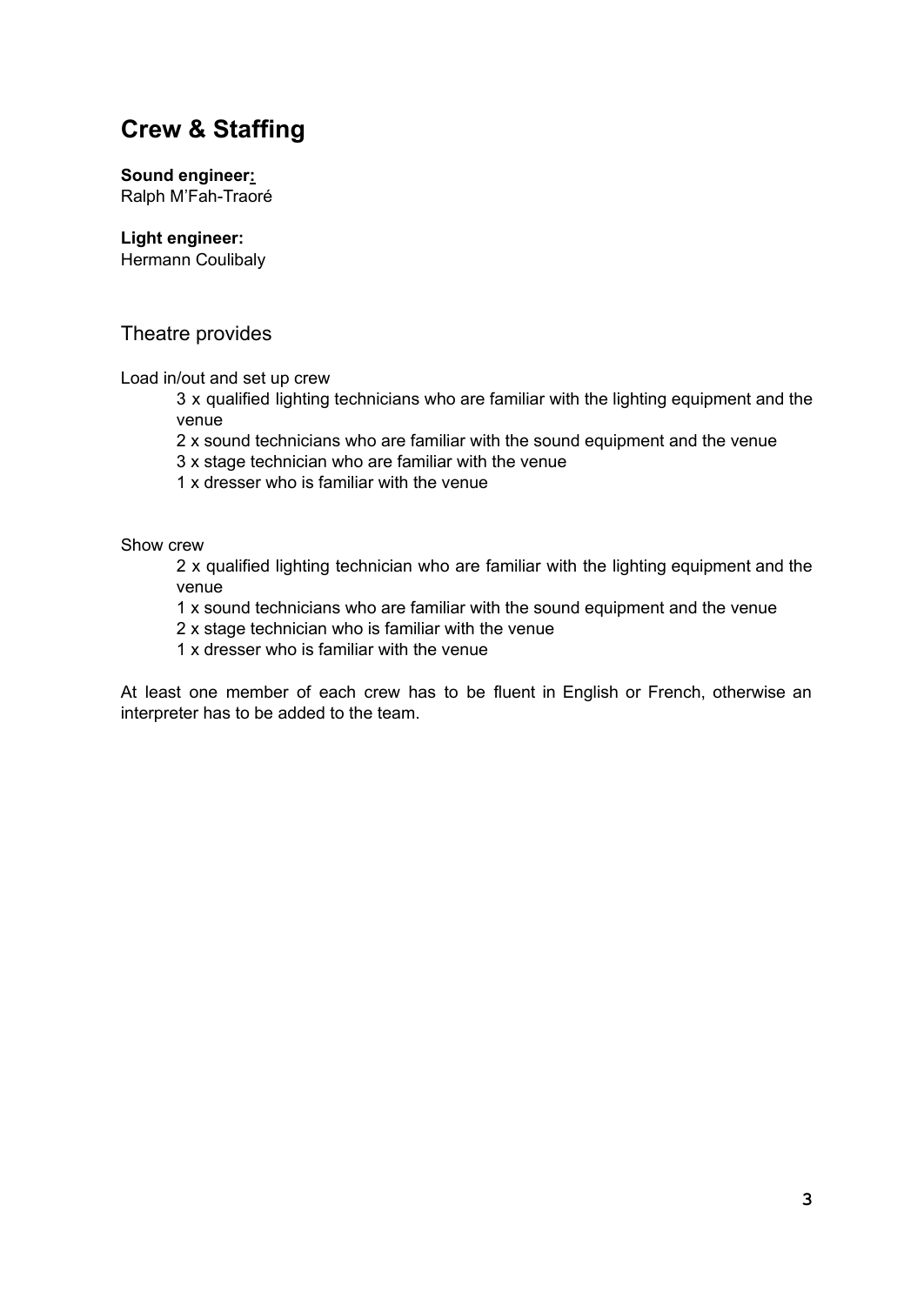# **Times**

Load in and set up  $+/- 7$  hours.  $\mathsf{Show}$   $+/-$  1h15min Load Out  $+/- 2$  hours. The load out takes place immediately after the last performance.

| Tech.schedule - Wakatt                              |                                                                                              |       |                 |                |       |          |  |
|-----------------------------------------------------|----------------------------------------------------------------------------------------------|-------|-----------------|----------------|-------|----------|--|
| faso Crew:                                          |                                                                                              |       | Personel needed |                |       |          |  |
| Stage manager:<br>Lightengineer:<br>sound engineer: | Matisse De Groote matissejosephdegroote@gmail.com<br>Hermann Coulibaly<br>Ralph M'Fah-Traore | Light | Stage           | Sound          | Y DFO | wardrobe |  |
| DAY <sub>1</sub>                                    | Setup                                                                                        |       |                 |                |       |          |  |
| $9h-13h$                                            | Load-in, set-up lighting, set & sound                                                        | 3     |                 | 2              |       |          |  |
| $11h-12h$                                           | Set up back line                                                                             | 3     | 3               | 2              |       |          |  |
| $12h-13h$                                           | break technicians                                                                            |       |                 |                |       |          |  |
| $12h-13h$                                           | PA check                                                                                     |       |                 |                |       |          |  |
| 13h-14h                                             | break sound technicians                                                                      | 3     | 3               |                |       |          |  |
| $13h-16h$                                           | Set mics and finishing stage & light                                                         | 3     | 2               | 2              |       |          |  |
| 16h                                                 | Sound check                                                                                  |       |                 | 2              |       |          |  |
| 16h-22h                                             | Warm-up & Rehearsal on stage                                                                 |       |                 |                |       |          |  |
| 18h-19h                                             | break technicians                                                                            |       |                 |                |       |          |  |
| 20h-22h                                             | Generale                                                                                     | 2     |                 |                |       |          |  |
| DAY <sub>2</sub>                                    | Corrections, rehearsal &Show                                                                 |       |                 |                |       |          |  |
| 10h-14h                                             | <b>TBC</b>                                                                                   |       |                 |                |       |          |  |
| 14h-18h                                             | Rehearsal on stage                                                                           | 2     | 2               | 2              |       | $1*$     |  |
| $10h-19h$                                           | break technicians                                                                            |       |                 | 2              |       | $1+$     |  |
| 19h-19:45h                                          | clean stage and get ready for Performance                                                    | 2     | ,               | 2              |       | $1*$     |  |
| 19.45                                               | Open doors                                                                                   |       |                 |                |       |          |  |
| 20h-21:30h                                          | Performance 3                                                                                | 2     | 2               | 2              |       | יו ∣     |  |
| 21:30h-00h                                          | Load out                                                                                     | 3     | 3               | $\overline{2}$ |       | $1*$     |  |

This work schedule will be discussed for each venue, depending on local working-conditions and the available time. In order to judge the situation it is very important that we obtain auto cad dwg plans and technical house rider from the venue.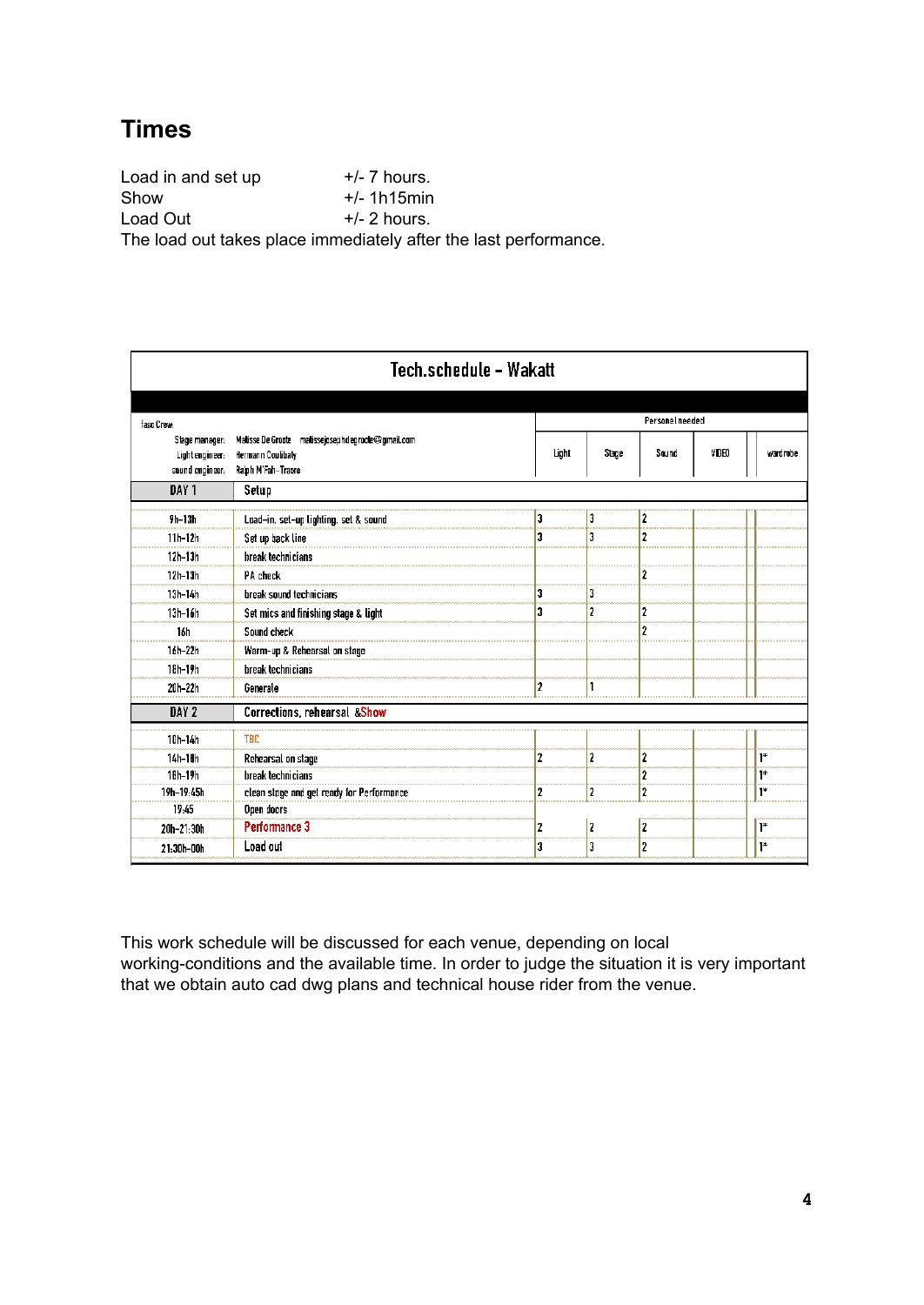# **Staging**

The stage should be clean and tidy.

All irrelevant equipment: Stage towers, acoustic panels, acoustic towers, cabinets, lighting stock or anything else has to be removed.

Please reserve the necessary time to prepare the stage before our arrival.

#### **Dimensions**

Optimal stage depth: 14m Optimal free stage width: 14m Minimal free stage height: 8m Minimal portal width: 12m Minimal portal height: 7m

The company will make all possible efforts to set up the show and allow maximum visibility from all seats. Please notify us if there are seats with bad sidelines and mark them on the seating plan. After we have drawn our set into your plan, our artistic director will make the final decision on how to build the set.

Do not put the orchestra pit on sale without our explicit permission. If possible we will use it to extend the stage. Please warn us if there is a height difference between the stage floor and the closed orchestra pit.

We will also block several seats for our foh equipment and technicians on the seating plan. We request that the seating plan and sight lines are discussed and agreed upon by both parties before tickets go on sale.

## Theatre provides

side masking Black front curtain wooden stage floor a completely empty and clean stage the necessary fly bars to hang both set and lights Good quality black dance floor (padded if possible) 2 lines of white dance floor 1 pair of black legs borders

## Faso provides

<span id="page-4-0"></span>A black backdrop with arche White Bounce backdrop Black cyclo Black silicone ashes, on the floor (check photo) A set element in the form of a black/gold mountain (see photo)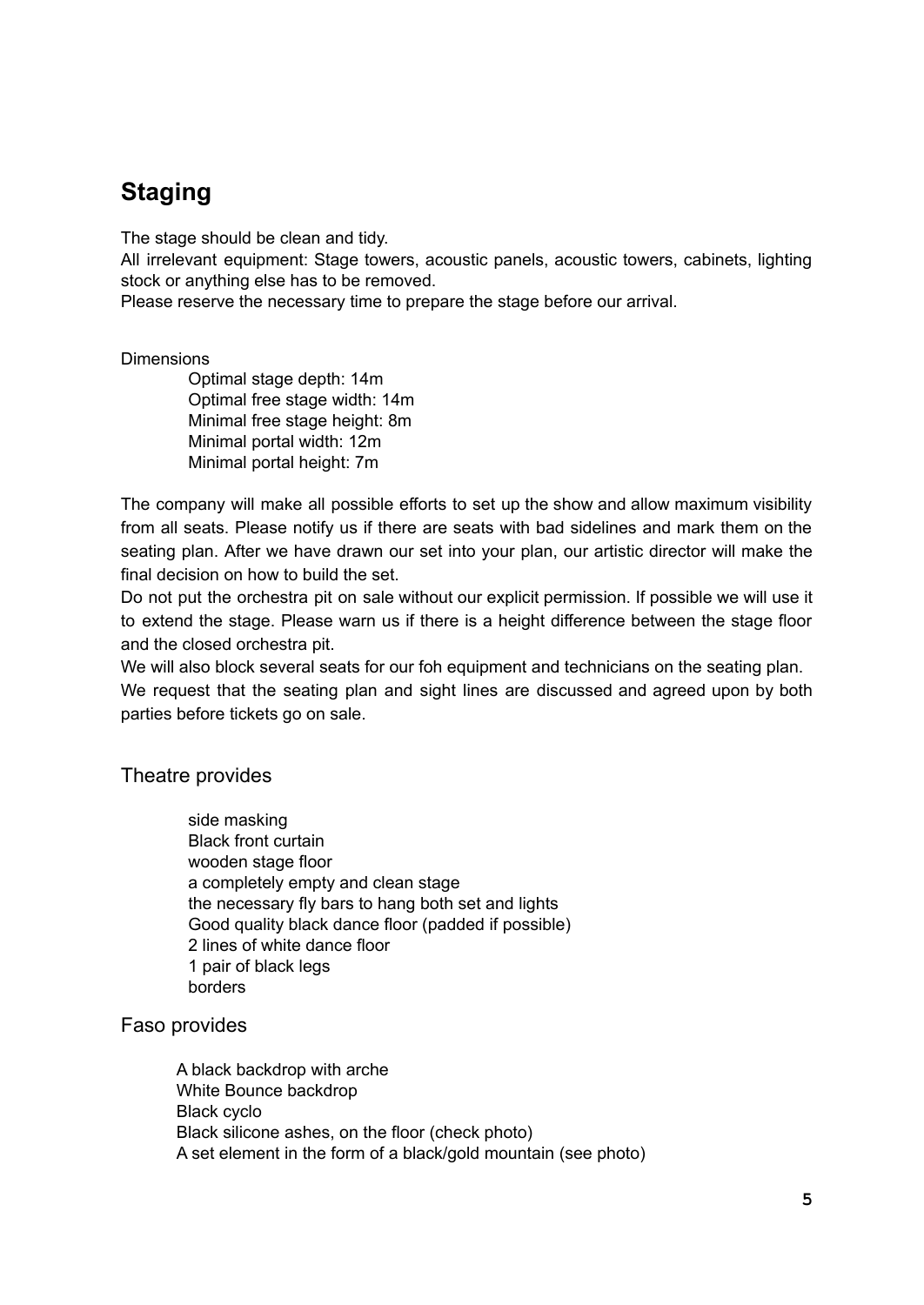# **Lighting**

# Theatre provides

# Fixtures

| Frensnel        | 5KW | 3              |
|-----------------|-----|----------------|
| Frensnel        | 2KW | 1              |
| Profile 29-50°  | 2KW | 17             |
| Profile 15-40 ° | 2KW | 15             |
| PC              | 2KW | 18             |
| Par64 MFL CP 62 | 1KW | 16             |
| Par64 NSP CP61  | 1KW | 18             |
| <b>ACP</b>      | 1KW | 35             |
|                 |     |                |
| Fogger          |     | 1              |
| Fan             |     | $\overline{2}$ |

# Color summary

| Color            | Count          | Size              |
|------------------|----------------|-------------------|
| L015             | 11             | acp               |
| L106             | 8              | profile           |
| <b>L106 HT</b>   | 1              | fresnel 5kw       |
| L158             | 7              | acp               |
| L <sub>200</sub> | 7              | acp               |
| L201             | 8              | PC <sub>2kw</sub> |
| L201             | 17             | acp               |
| L201             | $\overline{2}$ | profile           |
| L202             | $\overline{2}$ | profile           |
| L204             | 1              | profile           |
| L206             | 1              | profile           |
| L283             | 8              | PC <sub>2kw</sub> |
| L283             | 1              | fresnel 5kw       |

# **ETC Gio Lighting console**

A clean DMX-512 connection and DMX cable:

- To connect all Faso equipment
- From Faso's lighting board to theatre house and auditorium dimmers.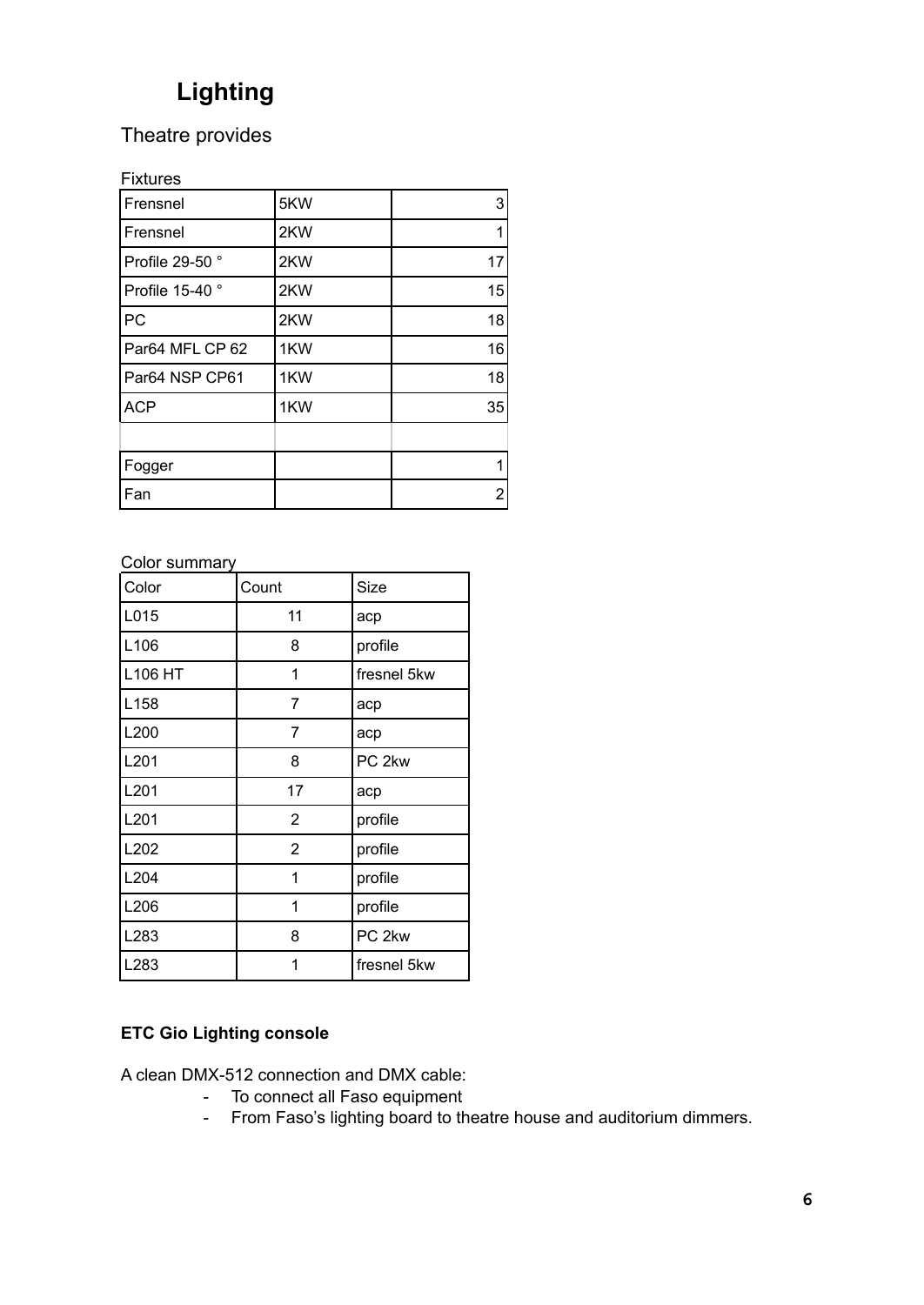# **Sound**

It should be noted that unless informed otherwise, the WAKATT's show is a full electric performance(with respect to the sound specifications).

# Theatre provides

### PA SYSTEM

One first class sound system suitable for the venue and capable of delivering 110db full bandwidth to all areas of the auditorium with seamless coverage throughout. There should be independent control over each area of the auditorium, via matrix, outboard eq, processing and amplification, and this should be fully accessible to WAKATT's technician.

The main FOH system should be a line array wherever possible. Pref : D&B/L-Acoustics/Adamson/Meyer with corresponding SUB BASS

Where this is not possible the main FOH system should be of a highly professional nature with regards to speaker enclosures, amplification and cabling. Cables should be the correct gauge, amplifiers should be of the correct power rating.

## FOH/Monitors

 **YAMAHA CL 5 + 1 YAMAHA RIO 32/24 D** TC ELECTRONICS M 5000/M 2000 TC ELECTRONICS D-Two **MAXX BCL WAVES/AVALON VT 747 SP/SSL XLOGIC G SERIES COMPRESSOR/SMART RESEARCH C1 ON INSERT ON THE MAIN MIX.** 1x Talkback mic with switch

The FOH desk must be placed in the middle of the venue, not under a balcony, or in an enclosed space.

The system should be ready for full use by WAKATT's technician three hours prior to sound-check.

## **Monitors**

6 side fills (preferred D&B Q7 , L-Acoustics 12 XT/115 XT HIQ) with MF/HF on heavy duty stand 2 meters above the stage floor

Misc. audio

intercom system between FOH desk, lighting desk and stage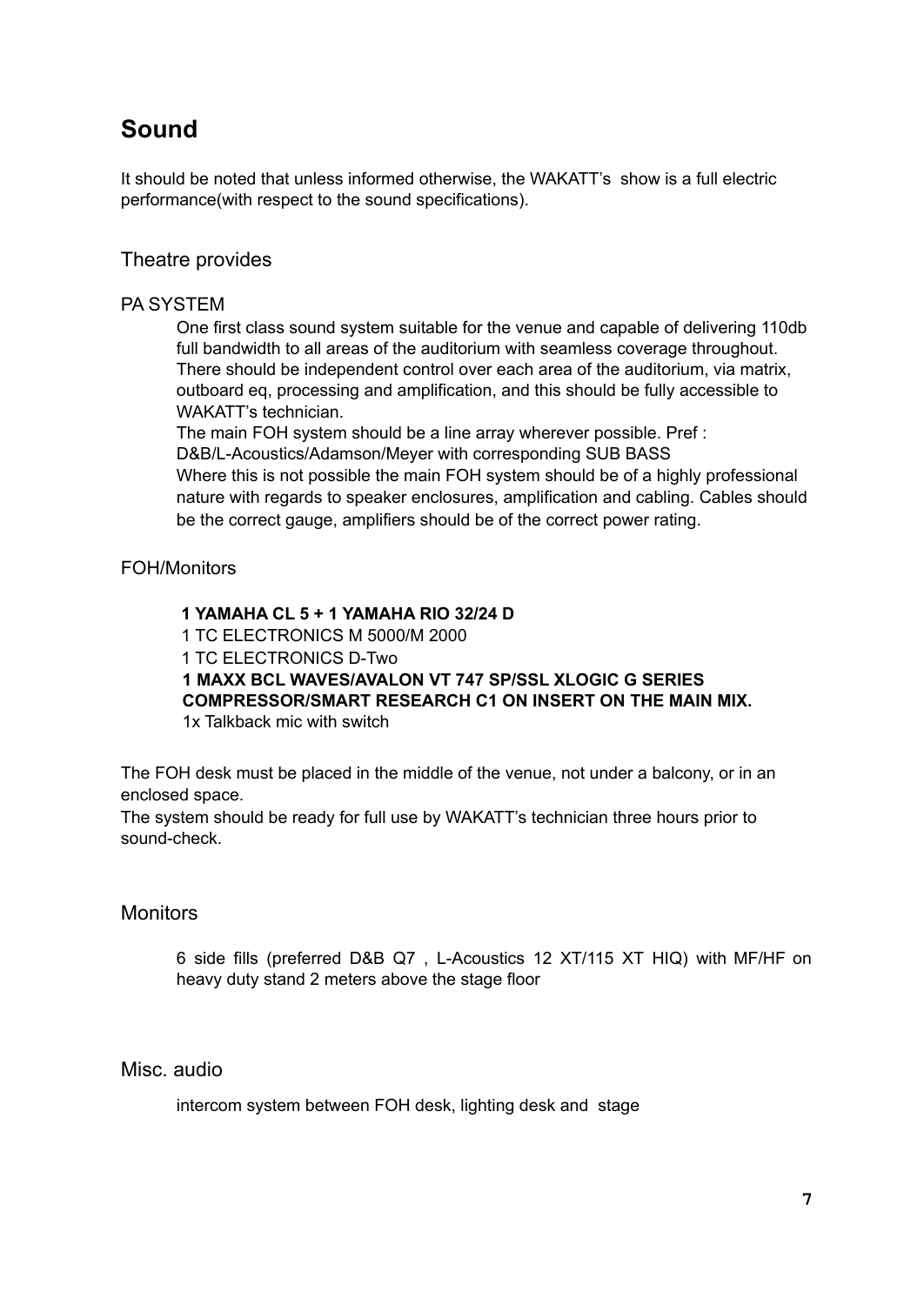# **Rooms**

# Theatre provides

### Rehearsal studio

The rehearsal studio is only required if rehearsals can not happen on stage.

The studio needs to be a minimum of 10m x 10m, with a ceiling height of more than 3m. The rehearsal space should be temperature controlled and located in close proximity to the performance stage. In case the rehearsal space is elsewhere, please let us know, the theatre will have to organise the necessary transport. The studio should be equipped with a sound system.

#### Dressing rooms

Properly heated, clean and secure dressing rooms for 10 dancers and 3 musicians. Dressing rooms include mirrors, tables, chairs and sufficient lighting. The rooms must be lockable.

1 large towel per person a day

3 clothing racks for costumes General power outlets

Access to a toilet and a shower backstage

2 litres of flat mineral water per person per day

Access to a freezer and ice

## Wardrobe

washing machine dryer iron and ironing board

1 dresser will be needed to wash and dry and iron all the costumes after the costume rehearsal and shows. The costume must be ready at least 2 hours before the start of the show. For washing instructions see 'costume list'.

It might happen that some costumes need some repair, this will also be one of the dresser's tasks.

## **Production office**

Please provide a secure production office with a wireless Internet connection as close as possible to the stage.